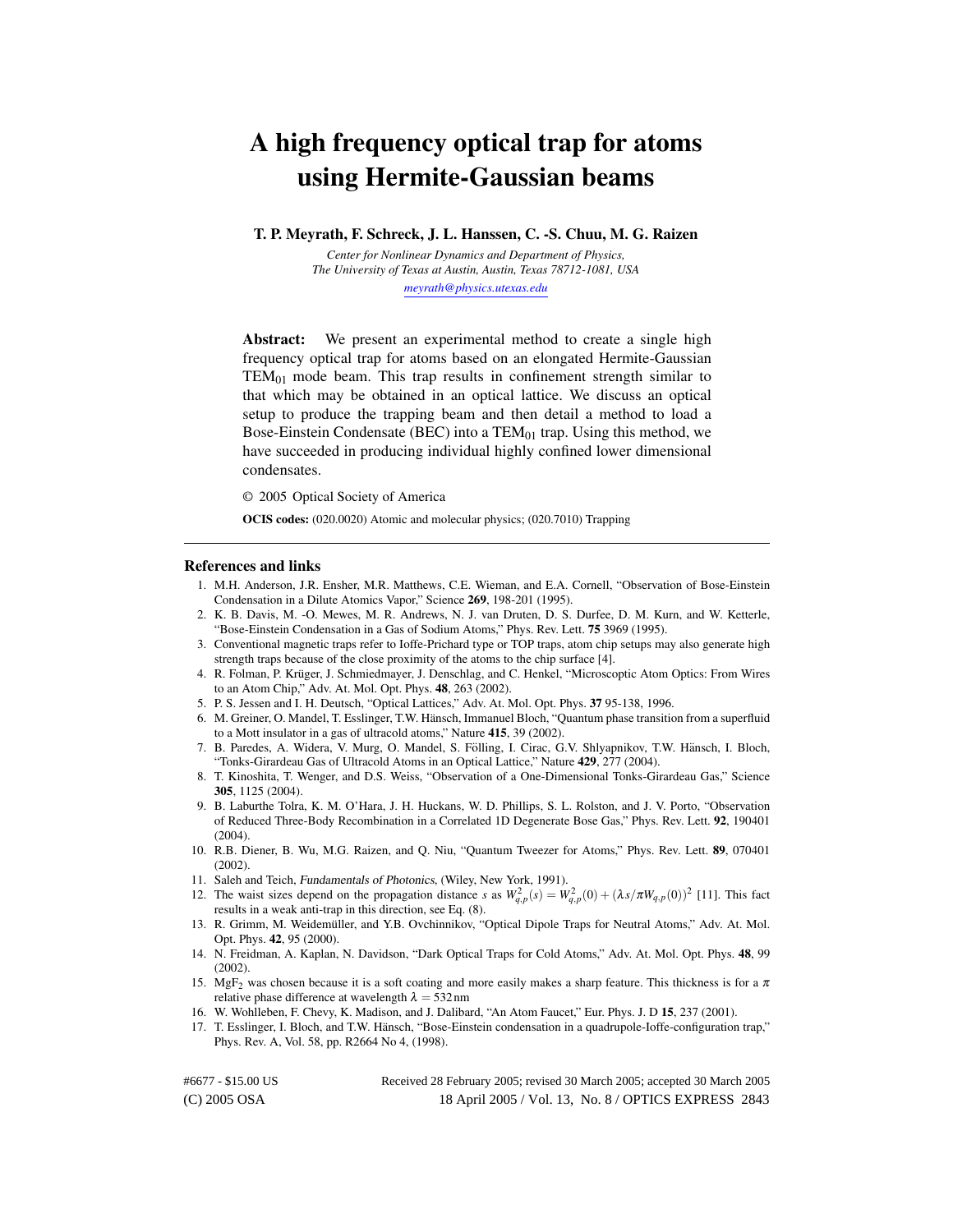- 18. The TEM<sub>01</sub> traps discussed here use laser wavelength  $\lambda = 532$  nm and the infrared vertical trap uses  $\lambda =$ 1064 nm. These are blue and red relative to the strong transitions of rubidium near 780 nm. Blue traps result in a repulsive potential whereas red traps result in an attractive potential [13].
- 19. Yariv and Yeh, Optical Waves in Crystals, (Wiley, New York, 1984).
- 20. This is what it means to be lower dimensional, the motion in the strongly confined direction is frozen out and the wave function may be written as the ground state of a single particle harmonic oscillator in the direction in question. This occurs when the three-dimensional chemical potential  $\mu_{3D}$  is below the harmonic oscillator energy state splitting of the strong direction  $\hbar \omega_a$  [21].
- 21. D. S. Petrov, G. V. Shlyapnikov, and J. T. M. Walraven, "Regimes of Quantum Degeneracy in Trapped 1D Gases," Phys. Rev. Lett. 85, 3745 (2000).
- 22. Y. Castin and R. Dum, "Bose-Einstein Condensates in Time Dependent Traps," Phys. Rev. Lett. 77 5315 (1996).
- 23. We use values for the D<sub>2</sub> line of rubidium 87:  $I_s \approx 1.67 \text{ mW/cm}^2$ ,  $\Gamma \approx 2\pi \cdot 6.065 \text{ MHz}$ ,  $\omega_0 \approx 2\pi \cdot 384.23 \text{ THz}$ , and  $m \approx 1.443 \times 10^{-25}$  kg. In Eq. (3), it is important not to use the common rotating wave approximation (which is to assume  $|\omega_0 - \omega| \ll \omega_0 + \omega$  and neglect the second term in parenthesis) because the detuning is too far for this to be valid. This is a larger effect than explicitly including the  $D_1$  line which is typically done for nearer detunings.
- 24. This is a gradium index lens with  $f/\neq$  = 2.2.
- 25. T.P. Meyrath, F. Schreck, J.L. Hanssen, C.-S. Chuu, and M.G. Raizen, "Bose Einstein Condensation in a Box," Phys. Rev. A (to be published), preprint at cond-mat/0503590.
- 26. N.L. Smith, W.H. Heathcote, G. Hechenblaikner, E. Nugent, and C.J. Foot, "Quasi-2D Confinement of a BEC in a Combined Optical and Magnetic Potential," J. Phys. B: At. Mol. Opt. Phys. 38 223-235, 2005.

#### 1. Introduction

In recent years there has been much interest in development of strongly confining traps for ultra-cold atoms. Such traps are particularly attractive for the production of lower dimensional Bose-Einstein condensates (BEC). Although condensates were initially produced in magnetic traps [1, 2], optical traps are an attractive alternative due to their flexibility and may be used to generate traps of strength greatly beyond those of conventional magnetic traps [3, 4]. A widely used optical trap of this sort is an optical lattice [5]. Optical lattice experiments have been performed in a wide variety of contexts and may be made of very high strength for the study of some quantum mechanical phenomenon [6, 7, 8, 9]. Lattice traps, despite this capacity, have a limitation. Typically an optical lattice has a spacing of half the laser wavelength — order a few hundred nanometers. Condensates loaded into these traps which are initially of a size greater than  $10 \mu m$  are typically split into thousands of distinct condensates. This limits the addressability of the individual condensates which is desirable for direct atom statistics study of some states such as the Mott-insulator transition [6] and the Tonks-Girardeau gas regime [7, 8, 9] and required for others such as the proposed quantum tweezer for atoms [10]. We present an optical trap that may be used to enter these regimes, yet it a single site trap and therefore addressable.

#### 2. A Hermite-Gaussian optical dipole trap

Our approach to creating a high frequency trap for a BEC is based on a Hermite-Gaussian  $TEM_{01}$  mode beam. This beam profile has the advantage of having a dark line in the center of the profile. For light detuned blue of an atomic transition this provides a strongly confining trap. The intensity of a Hermite-Gaussian  $TEM_{01}$  beam is given by [11]:

$$
I(q, p) = \frac{P}{\pi W_q W_p} \frac{8q^2}{W_q^2} \exp\left(-\frac{2q^2}{W_q^2} - \frac{2p^2}{W_p^2}\right),\tag{1}
$$

in terms of the beam power *P* and waist sizes [12]  $W_q$  and  $W_p$ . The coordinates axes *q* and *p* are orthogonal to the axis of propagation *s* and refer to either *x*, *y*, or *z* depending on the beam orientation:  $q = y$ ,  $p = z$ , and  $s = x$  for horizontally and  $q = x$ ,  $p = z$ , and  $s = y$  for vertically

(C) 2005 OSA 18 April 2005 / Vol. 13, No. 8 / OPTICS EXPRESS 2844 #6677 - \$15.00 US Received 28 February 2005; revised 30 March 2005; accepted 30 March 2005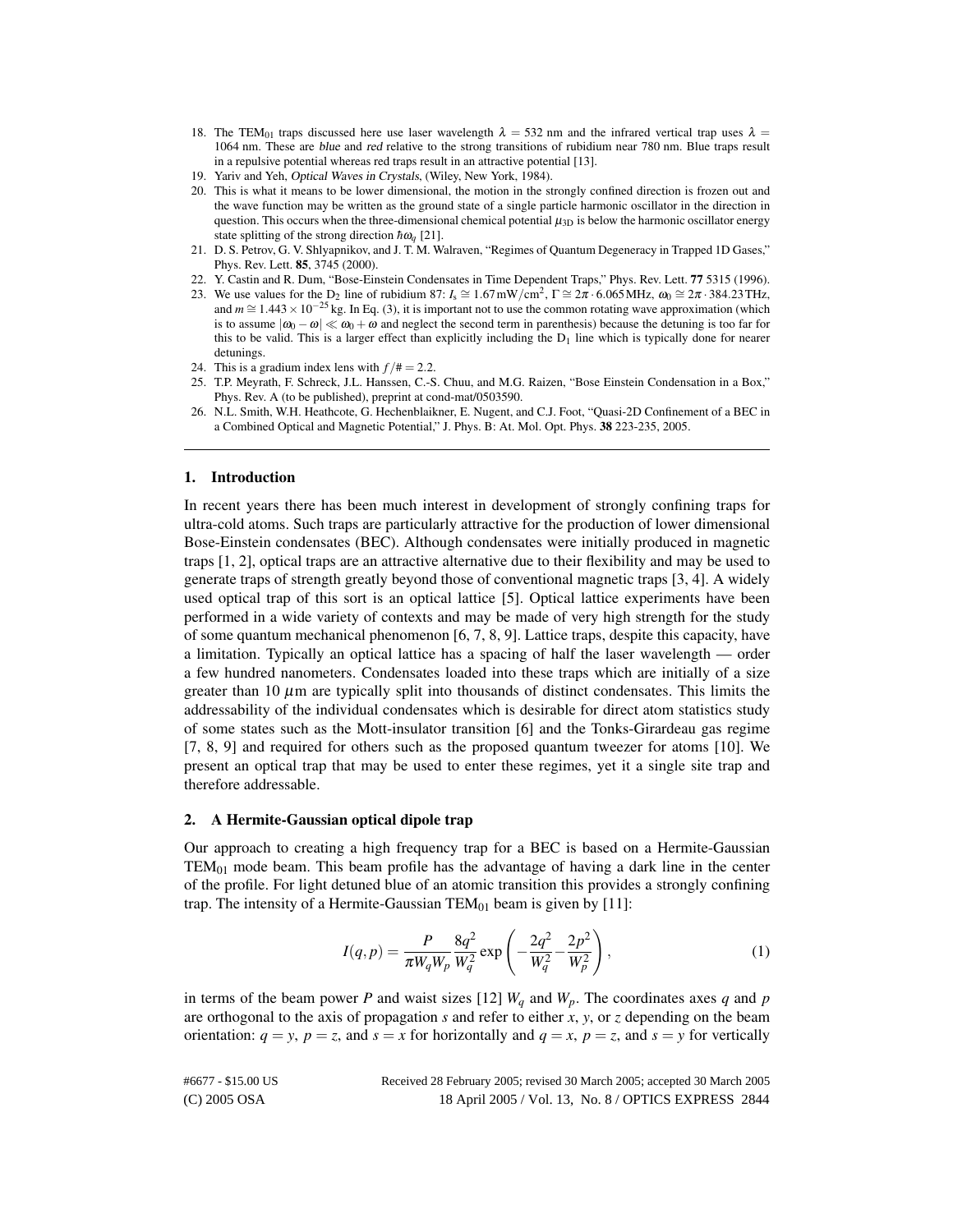

Fig. 1. Optics pictorial showing production of a  $TEM_{01}$  from an input Gaussian. (a) An input Gaussian passes the phase plate (PP) giving a relative  $\pi$  phase shift between the halves of the beam. (b) The aperture (A) is in the far field of the output beam from PP. This produces the Fourier transform at A. (c) Higher spatial modes are truncated by A. (d) Lens L1 produces the Fourier transform of the output of A resulting in a near  $TEM_{01}$  mode profile. (e) A true  $TEM_{01}$  beam, the profile in (d) only deviates in small fringes outside the main lobes. The images are numerically calculated beam profiles shown as  $\sqrt{I(q,p)}$ .

propagating beams as in Fig. 3. The optical dipole potential for a two-level atom with transition frequency  $\omega_0/2\pi$  produced by light of frequency  $\omega/2\pi$  with intensity profile  $I(q, p)$  is [13, 14]

$$
U(q, p) = U_0 \frac{2eq^2}{W_q^2} \exp\left(-\frac{2q^2}{W_q^2} - \frac{2p^2}{W_p^2}\right),\tag{2}
$$

where the central trap depth is given by

$$
U_0 = -\frac{\hbar \Gamma^2}{8I_s} \left( \frac{1}{\omega_0 - \omega} + \frac{1}{\omega_0 + \omega} \right) \frac{4P}{\pi e W_q W_p},
$$
\n(3)

where  $\Gamma$  is the natural line width of the transition,  $I_s = \pi h c \Gamma / 3 \lambda^3$  is the saturation intensity, and  $e = exp(1) \approx 2.718$ . By expanding Eq. (2) about  $q = 0$ , the trap oscillation frequency in the *q* direction inside the  $TEM_{01}$  trap can be shown to be

$$
\frac{\omega_q}{2\pi} = \sqrt{\frac{eU_0}{\pi^2 m W_q^2}},\tag{4}
$$

where  $m$  is the mass of the atom. From Eq.  $(4)$ , it is clear that the trap frequency increases with larger power and smaller waist size in the *q* direction.

A concern with using optical traps is the rate of spontaneous scattering events. Such events lead to heating of the atoms. This rate is given by [13]

$$
R(q,p) = \frac{\Gamma^3}{8I_s} \left(\frac{\omega}{\omega_0}\right)^3 \left(\frac{1}{\omega_0 - \omega} + \frac{1}{\omega_0 + \omega}\right)^2 I(q,p).
$$
 (5)

(C) 2005 OSA 18 April 2005 / Vol. 13, No. 8 / OPTICS EXPRESS 2845 #6677 - \$15.00 US Received 28 February 2005; revised 30 March 2005; accepted 30 March 2005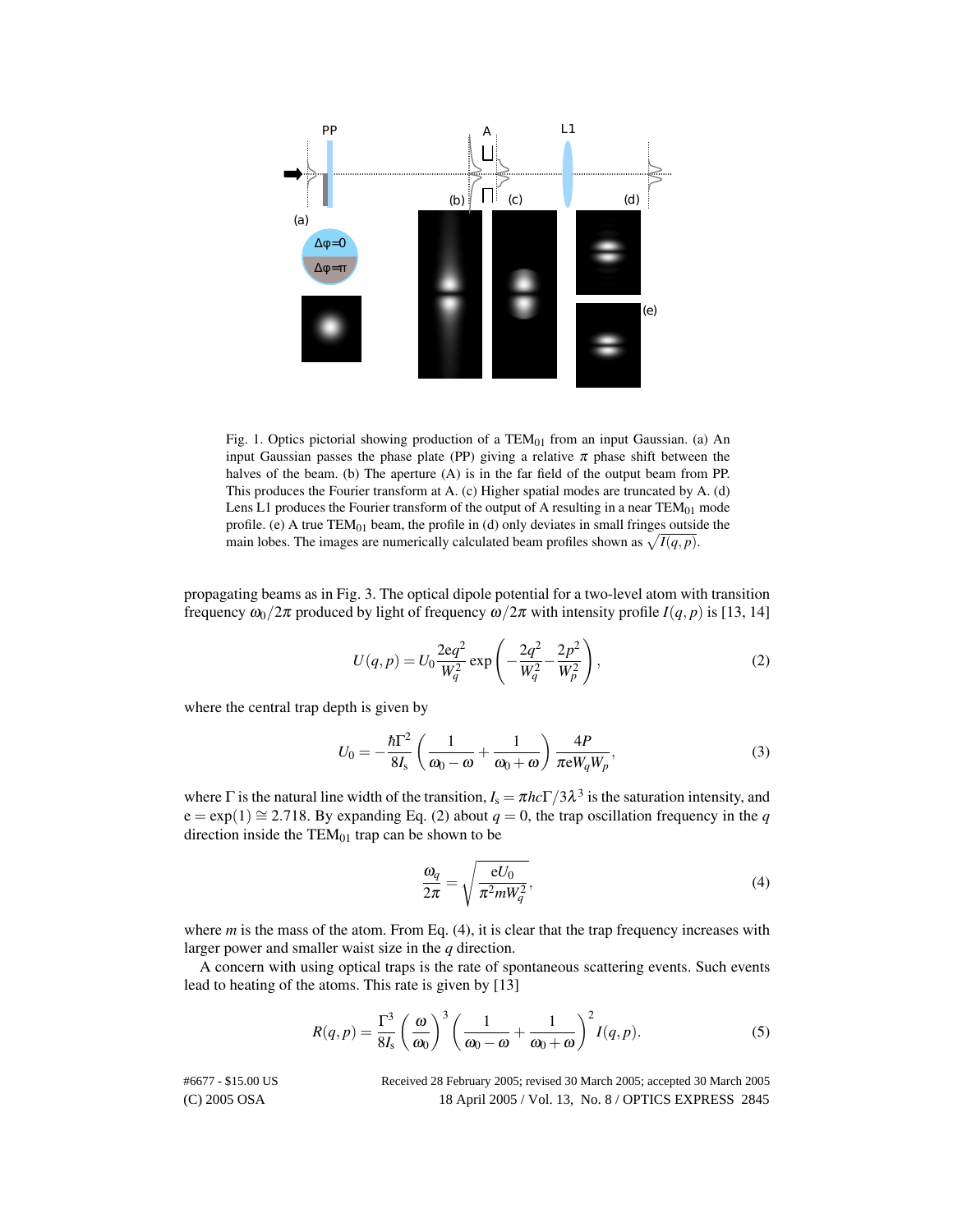

Fig. 2. Profile of TEM<sub>01</sub> mode beam. (a) A CCD picture of a TEM<sub>01</sub> trapping beam imaged as seen by the atoms. The image extends only  $100 \mu m$  in the *z* direction. (b) The profile along the narrow axis, the boxes are points integrated along the *z* axis for the center  $10 \mu m$ and the solid line is a fit to an ideal TEM $_{01}$  mode profile in Equation 1, giving a waist size of  $W_x = 1.8 \,\mu \text{m}$ .

In a beam of intensity given by Eq.  $(1)$ ,  $I(0, p)$  vanishes, but the scattering rate may be estimated by calculating it at the harmonic oscillator length  $a_q = \sqrt{\hbar/m\omega_q}$ . The rate is low because of the very large detuning used, typically there are few events during the optical trap time.

#### 3. Experimental methods and results

#### *3.1. Hermite-Gaussian beam production*

Although it is possible to have a laser directly output a non-Gaussian beam, we use a simple holographic method to produce the  $TEM_{01}$  mode beams which are used for the optical trap. The concept is illustrated in Fig. 1. The input Gaussian beam passes a coated phase plate which produces a relative  $\pi$  phase difference between two halves of the beam. This eliminates the Gaussian component of the beam and leaves it as some superposition of the higher modes. Because higher spatial frequencies correspond to larger angles, they are filtered by the aperture which truncates the large wings of the beam. This output is then imaged to produce a nearly TEM<sub>01</sub> profile. In Fig. 1(e) a true TEM<sub>01</sub> profile is shown along side the output of the optical system (d) which is very similar save a few small fringes.

The phase plate consists of a standard BK7 double-sided anti-reflection coated window which has an additional coating on one side. The coating is a  $6900\text{\AA}$  thick MgF<sub>2</sub> layer that extends along half of the face with a sharp straight line boundary [15]. The windows we have used were masked and coated in a vapor deposition machine. The plate takes an input Gaussian mode beam which is aligned as to intersect the plate with half of the beam on the  $MgF_2$  coating and half off. This is the first element of the optical system shown in Fig. 1. The beam is then elongated with a cylindrical lens in the direction along the dark line to make an elliptical  $TEM_{01}$  beam which is focused onto the atoms. A CCD image of the focus is shown in Fig. 2 along with a profile in the narrow direction. The  $TEM_{01}$  beam shown has a waist radius of  $125 \mu m$  in the axial direction which is much longer than the BEC region to provide a rela-

(C) 2005 OSA 18 April 2005 / Vol. 13, No. 8 / OPTICS EXPRESS 2846 #6677 - \$15.00 US Received 28 February 2005; revised 30 March 2005; accepted 30 March 2005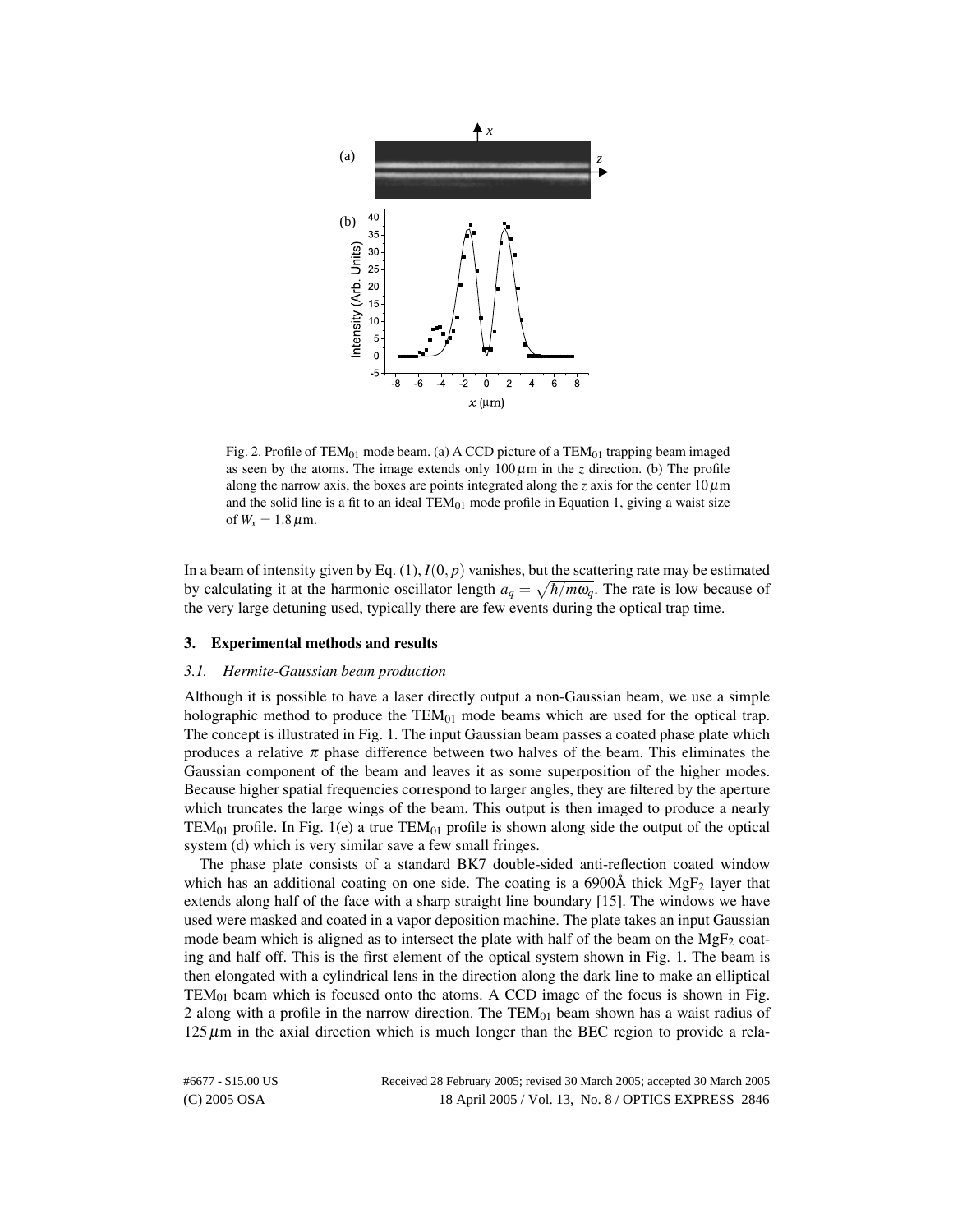

Fig. 3. Optical trap beam input ports and imaging ports in the science chamber are shown in this schematic. The setup has the capacity to accept vertical and horizontal visible beams as well as a vertical infrared beam. There are 780 nm absorption imaging beams for both vertical and horizontal diagnostics. L1 and L2 are the final lenses in the vertical and horizontal beam paths, DM1 and DM2 are dichroic mirrors, AgM is a silver mirror. Gravity in the figure is in the −*y* direction.

tively uniform trap. The figure shows a fit to the ideal intensity profile of a  $TEM_{01}$  given in Eq. (1) which results in  $W_x = 1.8 \,\mu \text{m}$ . It is noted that the measured profile fits that of an actual TEM $_{01}$  beam very well which justifies our use of the simple formula given by Eq. (1) for calculations relating to the properties of the trap itself.

## *3.2. Experimental setup*

For production of Bose-Einstein condensates, we have designed an experimental setup which consists of a double magneto-optic trap (MOT) system contained in an ultra-high vacuum chamber with upper and lower MOT regions separated by a differential pumping tube. The upper MOT is a six beam vapor cell MOT including an additional push beam which allows for loading of the lower MOT [16]. The lower MOT is contained by a custom  $30 \text{ mm} \times 30 \text{ mm} \times 115 \text{ mm}$ (outer) rectangular fused silica glass cell with 5mm thick walls. The glass cell is an ultra-high vacuum region (UHV) and is the location for all experiments. Surrounding the glass cell is a Quadrupole Ioffe Configuration (QUIC) Magnetic Trap [17]. The experiment begins when order  $10^9$  <sup>87</sup>Rb atoms are loaded into the lower MOT in about 20s and transferred into the quadrupole trap. The Ioffe coil is ramped on to move the atoms into a Ioffe-Prichard type magnetic trap. The trap center is offset from the lower MOT region by about 7.5mm. The atoms are then cooled via forced RF evaporative cooling for about 20 s. This procedure produces an atom cloud of  $N \approx 2 \times 10^{6}$  <sup>87</sup>Rb atoms near condensation. The cloud is then transferred adiabatically into a symmetric 20Hz magnetic trap in the glass cell center by ramping down the current in the quadrupole coils while keeping the Ioffe coil current high. Placing the atoms back in the center of the glass cell allows for good optical access for the optical trap beams and for imaging of the atoms.

The beam interaction and imaging region of the setup is shown in Fig. 3. The setup includes

(C) 2005 OSA 18 April 2005 / Vol. 13, No. 8 / OPTICS EXPRESS 2847 #6677 - \$15.00 US Received 28 February 2005; revised 30 March 2005; accepted 30 March 2005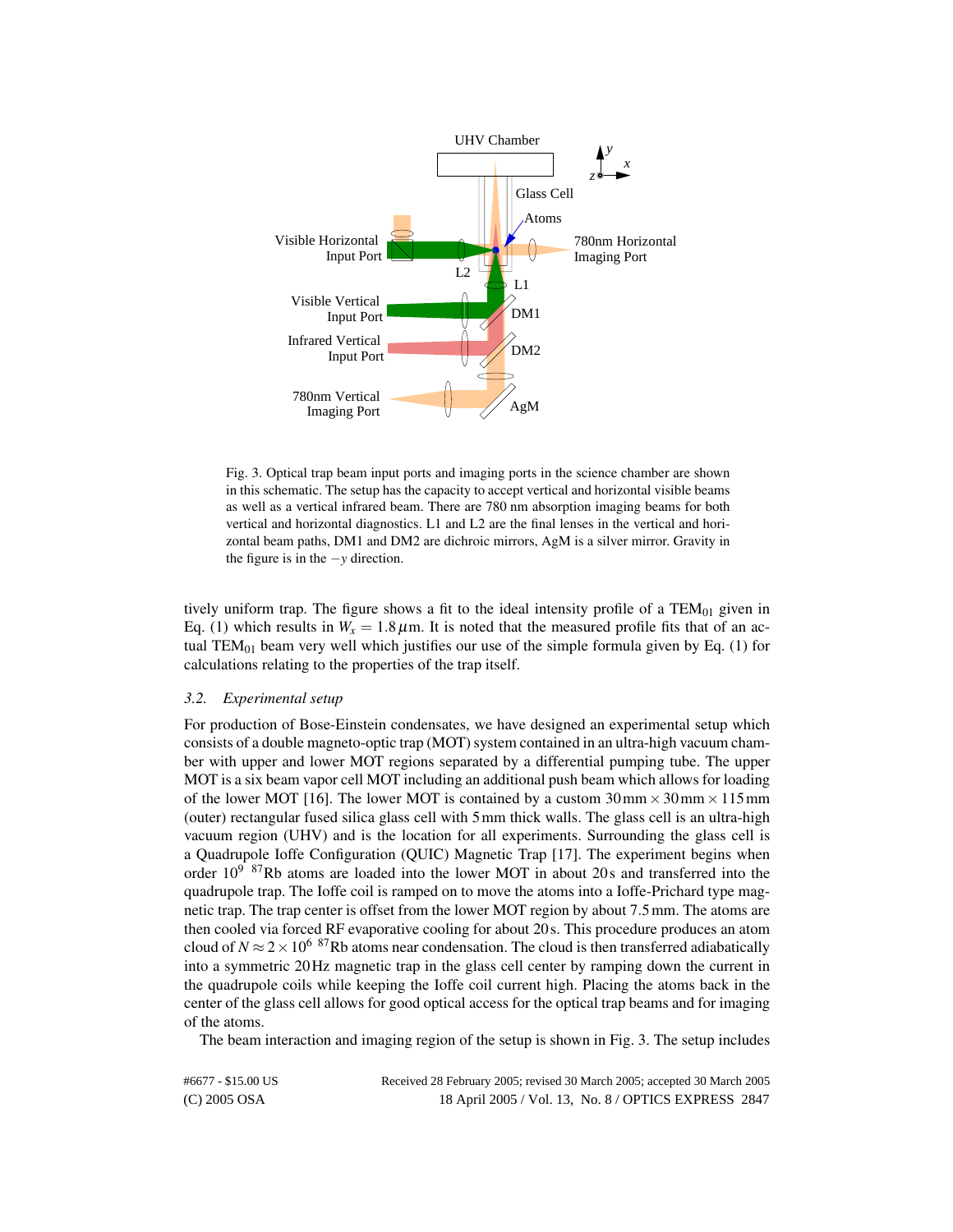

Fig. 4. Loading sequence of hTEM $_{01}$  trap. The pair of lobes for each hTEM $_{01}$  beam are represented in gray; the lower  $hTEM_{01}$  is the ligher shade. The vertical infrared beam is not shown, but present in all (b) to (d). (a) Combined optical and magnetic trap. (b) Combined gravito-optical trap where the lower  $hTEM_{01}$  beam acts as a sheet supporting against gravity. This trap has vertical trap frequency  $\omega_y \cong 850$  Hz. (c) Transfer step into hTEM<sub>01</sub> beam. (d) Final optical trap inside hTEM<sub>01</sub> beam. This trap has vertical trap frequency  $\omega_y \cong 21 \text{ kHz}$ .

horizontal and vertical input ports for visible light, which are used for our  $TEM_{01}$  beams. There is also an input port for a vertical infrared beam which is used for a radial confinement beam. The lenses L1 and L2 provide the final focusing of the optical trap beams. The optical trap we are describing here consists of a horizontally oriented  $TEM_{01}$  beam (hTEM<sub>01</sub>) which will support the atoms against gravity and a vertical infrared beam of circular gaussian profile which provides a weak radial confinement [18]. The trap involves several configurations which allow for loading of atoms into the  $hTEM_{01}$  node.

# *3.3. Method to load the optical trap*

After initial preparation, atoms in the symmetric 20Hz magnetic trap in the glass cell center may be transferred into the hTEM $_{01}$  beam by the steps shown pictorially in Fig. 4. It is not possible to directly capture the atoms into the  $hTEM_{01}$  beam because the node spacing is only a few micrometers, but the size of the initial cloud is of order 200  $\mu$ m. The steps are as follows: (a) The hTEM $_{01}$  beam is ramped on below the magnetically trapped atoms and the vertical infrared beam (not shown in Fig. 4) is turned on to provide a weak radial confinement of 60 Hz. (b) The center of the magnetic trap is moved below the  $hTEM_{01}$  beam which now acts as a sheet against which the atoms are pressed. This increases the collision rate high enough for evaporation. The magnetic trap is ramped off while the atoms evaporate radially out of the infrared trap. This produces a condensate of up to  $3 \times 10^5$  atoms. The atoms remain in a pancake shaped configuration pressed against the sheet by gravity. (c) The atoms are now captured inside another hTEM<sub>01</sub> which is ramped on in 200ms, 4  $\mu$ m above the lower one. (d) The lower hTEM<sub>01</sub> beam is then ramped off and the hTEM<sub>01</sub> beam containing the atoms is ramped up to full power.

The pair of  $hTEM_{01}$  beams just discussed are actually both multiplexes of the same beam. The basic idea here is to use a multiple frequency acousto-optic modulator (AOM) [19] to produce several spots controlled independently with the driving radio frequency (RF). Such an AOM is driven with multiple frequencies of the form  $P_{ac} = \sum_{i=1}^{N} P_i \sin^2 2\pi v_i t$ . In this case,  $N = 2$  and each signal is generated by an RF synthesizer and combined with an RF power combiner. Each frequency produces a distinct first order diffraction angle. When imaged this leads to *N* spots which have spacing determined by the difference in drive frequency and intensity by the RF power at each frequency. This method allows for precise control of the positions

(C) 2005 OSA 18 April 2005 / Vol. 13, No. 8 / OPTICS EXPRESS 2848 #6677 - \$15.00 US Received 28 February 2005; revised 30 March 2005; accepted 30 March 2005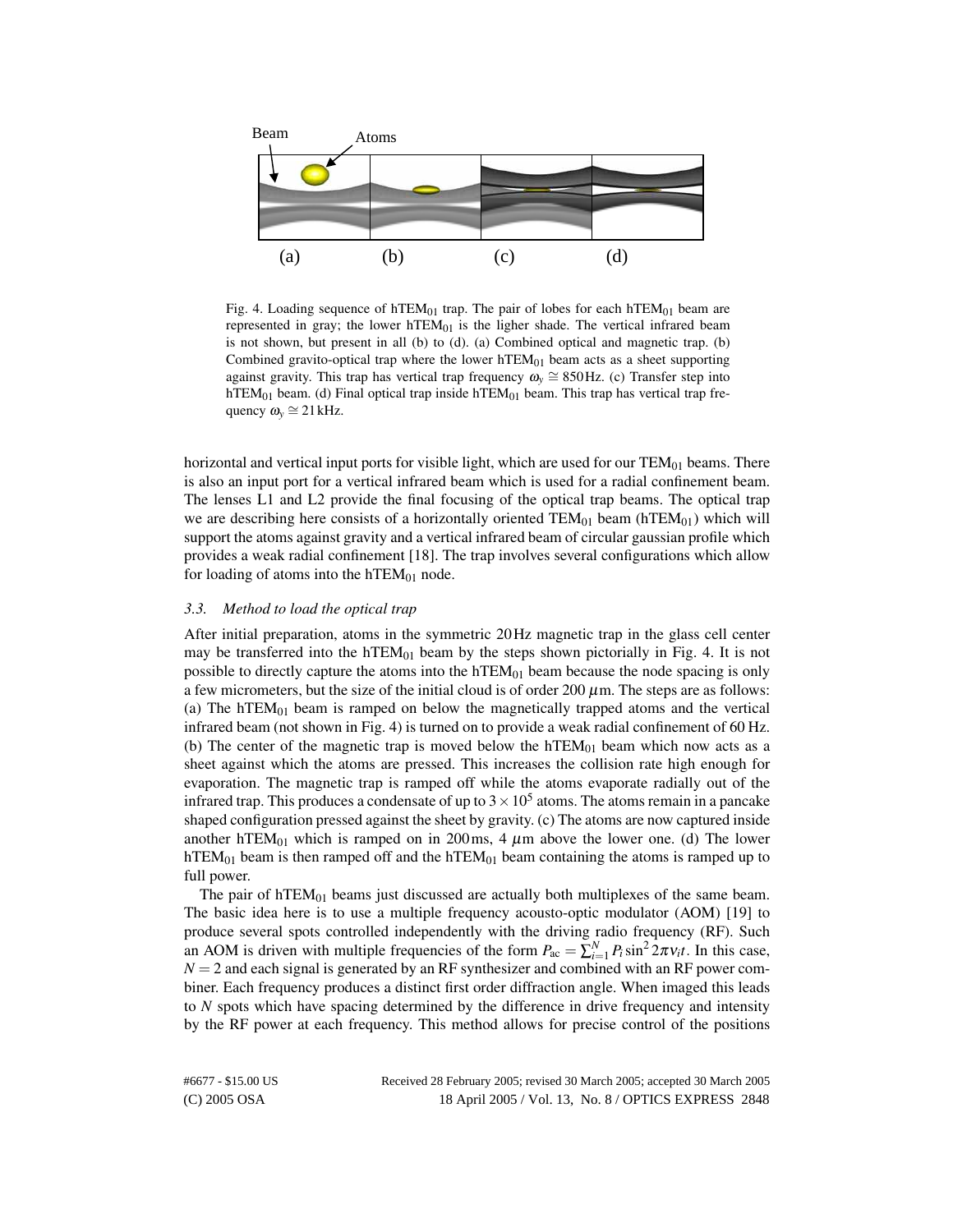and intensities of the spots relative to each other and provides a powerful tool for condensate manipulation.

#### *3.4. Final trap results*

After the final trap configuration, the atoms are released suddenly and allowed to fall. During this time, the cloud shows a change of aspect ratio which indicates that the cloud had crossed the BEC transition in the trap [22]. The atom clouds are observed destructively with absorption imaging. This involves a 30  $\mu$ s exposure with a resonant (780 nm) laser which is imaged onto a CCD camera. Under the assumption that the wavefunction in the strongly confined direction is Gaussian — that of the harmonic oscillator ground state [20], the cloud image may be fit and vertical size characterized by  $\sigma_y$ . The rate of vertical expansion in this case depends on the trap frequency in that direction as in

$$
\sigma_{\mathbf{y}}(t) = \sqrt{\frac{2\hbar}{m\omega_{\mathbf{y}}}} (1 + t^2 \omega_{\mathbf{y}}^2)^{1/2}.
$$
 (6)

Condensates in a high frequency trap exhibit a much larger rate of expansion in this direction. Fig. 5 shows expansion of atoms from a hTEM $_{01}$  trap. The beam used in this case had parameters:  $W_y = 2.4 \ \mu \text{m}$ ,  $W_z = 125 \ \mu \text{m}$ , and  $P = 1.0 \ \text{W}$  with wavelength  $\lambda = 532 \ \text{nm}$ , from which Equations 3 and 4 give [23] a trap depth of  $U_0/k_B = 93 \mu$ K and a trap frequency of  $\omega_y/2\pi = 21$  kHz. The spontaneous scattering rate may be estimated from Eq. (5) at the harmonic oscillator length  $a_q = 75$  nm, which results in  $R(a_q, 0) \approx 6 \times 10^{-3}$  s<sup>-1</sup> per atom, meaning that there are few total events over the time of the experiment compared to the BEC population. The line fit in Fig. 5 indicates a trap frequency of  $24 \pm 4$  kHz, consistent with calculations. The trap frequencies of the hTEM $_{01}$  trap are made high due in part to the tight focus obtained with  $W_y = 2.4 \mu$ m. Because of the slightly better  $f/\text{\#}$  of L1 [24] over L2 in Fig. 3, a vertical TEM<sub>01</sub> (vTEM<sub>01</sub>) in our system can obtain even tighter focus as in Fig. 2. The largest trap frequency we have observed in our system with this method is  $66\pm7$  kHz, which has been for this vTEM<sub>01</sub> beam with  $W_x = 1.8 \mu$ m,  $W_z = 125 \mu$ m, and  $P = 3.7 W$ . By loading a condensate into a crossed TEM<sub>01</sub> (xTEM<sub>01</sub>) trap consisting of both the hTEM<sub>01</sub> and vTEM<sub>01</sub> mentioned here, it is possible to create a one-dimensional BEC [25].

#### 4. Comments on the optical trap

The hTEM $_{01}$  trap alone produces a two-dimensional condensate. The wavefunction of the condensate may be written assuming a Gaussian profile in the strongly confined direction and a Thomas-Fermi shape in the radial directions [21]. In the strongly confined direction, the atoms occupy the single particle ground state energy level with value  $\hbar \omega_q/2$ , where  $2\pi \hbar$  is Planck's constant. The trap frequency, calculated from Eq. (4), is that for the center of the trap. Spatially, the trap frequency has a radial dependence  $\omega_q = \omega_q(p,s)$  which implies a spatial ground state energy shift. This dependence is due to the Gaussian beam profile along the *p* axis and the  $W_{q,p}^2$ dependance on propagation distance *s*, see note [12]. The result is a weak potential of the form  $m\omega_p^2 p^2/2$  and  $m\omega_s^2 s^2/2$  in these directions. The radial trap frequencies may be written as

$$
\frac{\omega_p}{2\pi} = \frac{i}{\sqrt{2}\pi} \frac{1}{W_p W_q^{1/2}} \left(\frac{e\hbar^2 U_0}{m^3}\right)^{1/4},\tag{7}
$$

and

$$
\frac{\omega_s}{2\pi} = \sqrt{\frac{3}{2}} \frac{i}{2\pi^2} \frac{\lambda}{W_0^{5/2}} \left(\frac{e\hbar^2 U_0}{m^3}\right)^{1/4},\tag{8}
$$

(C) 2005 OSA 18 April 2005 / Vol. 13, No. 8 / OPTICS EXPRESS 2849 #6677 - \$15.00 US Received 28 February 2005; revised 30 March 2005; accepted 30 March 2005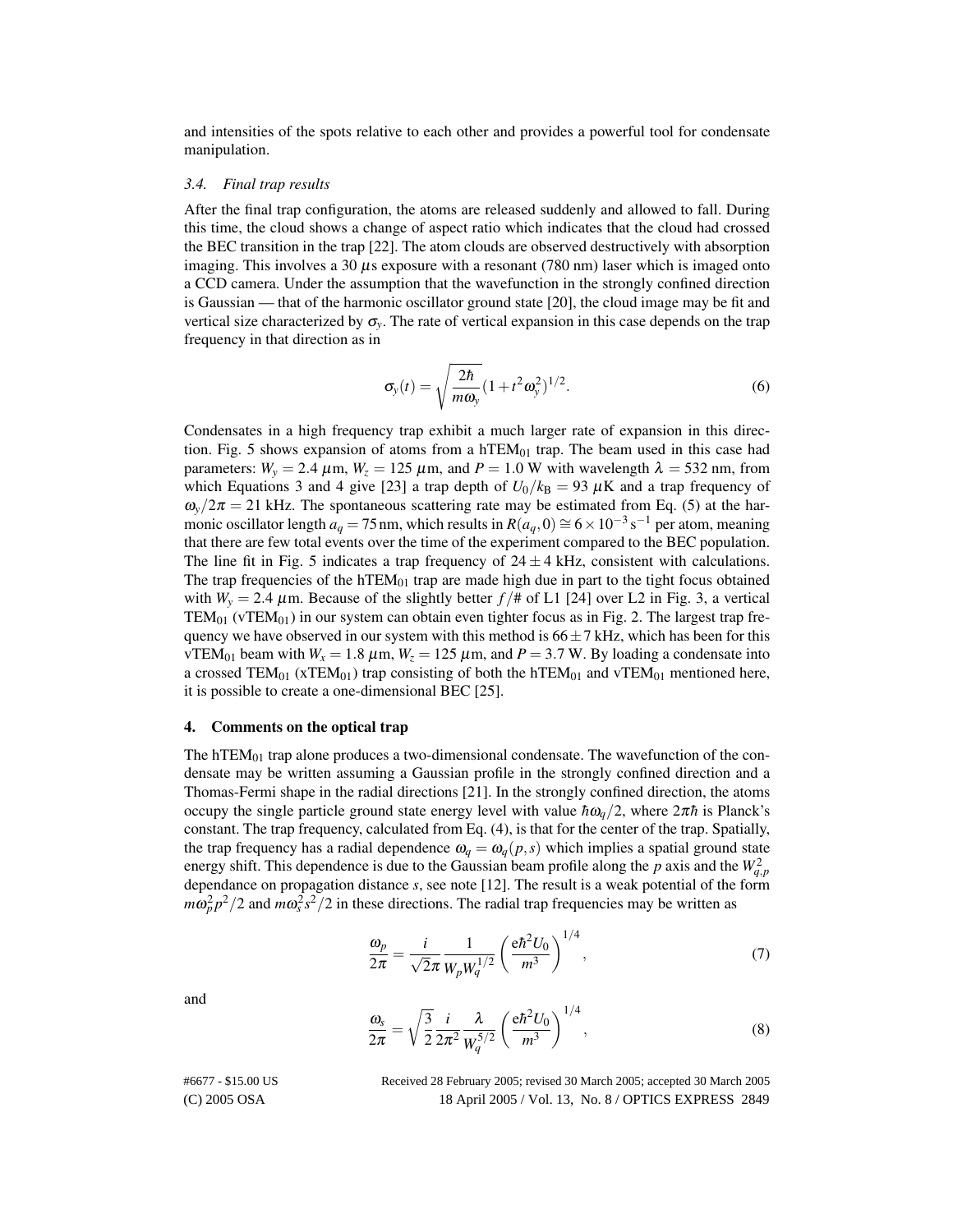

Fig. 5. BEC Expansion from hTEM<sub>01</sub> trap. The black squares give data points for  $\sigma$ <sub>*y*</sub> as a function of time for condensates released at time zero. The data is consistent with the 21 kHz expected trap frequency for this  $TEM_{01}$  trap. The images to the right are absorption images of one of the shots of the indicated data point. The upper picture is of a condensate released from the inside the  $TEM_{01}$  trap, and the lower was released from above the sheet (the gravito-optical trap) as in Figure 4(b). This is the red circle data point on the plot. The lower picture is a 3-D condenstate and does not obey Equation 6.

where the approximation  $(W_q/W_p)^4 \ll 1$  was used in deriving Eq. (8). These imaginary oscillation frequencies each represent an anti-trapping potential. For the  $\omega_q/2\pi = 21$  kHz hTEM<sub>01</sub> trap discussed above, these anti-trapping frequencies are  $\omega_p/2\pi = 12i$  Hz and  $\omega_s/2\pi = 40i$  Hz. The vertical infrared beam which provides a weak radial confinement of 60 Hz over compensates this effect and radially traps the atoms. In the case mentioned using a  $xTEM_{01}$  configuration for a one-dimensional trap [25],  $\omega_s/2\pi$  plays no role because of the geometry and only the tiny  $\omega_p/2\pi$  is an issue.

Here in lies a major advantage of the  $TEM_{01}$  trap over other blue traps, for example, a blue Free in hes a major advantage of the TEM<sub>01</sub> trap over other blue traps, for example, a blue Gaussian sheet pair each with power *P*/2. When the sheets are separated in *q* by  $\sqrt{3}W_q$ , they have an optimum trap frequency given by

$$
\frac{\omega_q'}{2\pi} = \frac{1}{e^{3/4}} \sqrt{\frac{eU_0}{\pi^2 m W_q^2}},\tag{9}
$$

similar to Eq. (4) but reduced by a factor of  $e^{-3/4} \approx 0.47$ . In addition to having a lower trapping frequency in the strong direction, these traps have much larger anti-trapping frequencies. In contrast to the TEM<sub>01</sub> trap which has a zero intensity profile along the *p* axis at  $q = 0$ , this trap has a Gaussian axial intensity profile which produces an anti-trap in addition to the weak ground state shift anti-trap described above. These effects result in trap frequencies

$$
\frac{\omega'_{p(1)}}{2\pi} = \frac{i}{\sqrt{2}e^{3/4}} \sqrt{\frac{eU_0}{\pi^2 m W_p^2}} \text{ and } \frac{\omega'_{p(2)}}{2\pi} = \frac{i}{\sqrt{2}\pi e^{3/8}} \frac{1}{W_p W_q^{1/2}} \left(\frac{e\hbar^2 U_0}{m^3}\right)^{1/4}, \quad (10)
$$

where  $\omega'_{p(1)}/2\pi$  is due to the axial intensity profile and  $\omega'_{p(2)}/2\pi$  the ground state shift. These add in quadrature to give the overall  $\omega_p'/2\pi$ . The first does not exist for the TEM<sub>01</sub> trap and is the larger effect. The second corresponds with Eq. (7). Using the same parameters as the

(C) 2005 OSA 18 April 2005 / Vol. 13, No. 8 / OPTICS EXPRESS 2850 #6677 - \$15.00 US Received 28 February 2005; revised 30 March 2005; accepted 30 March 2005